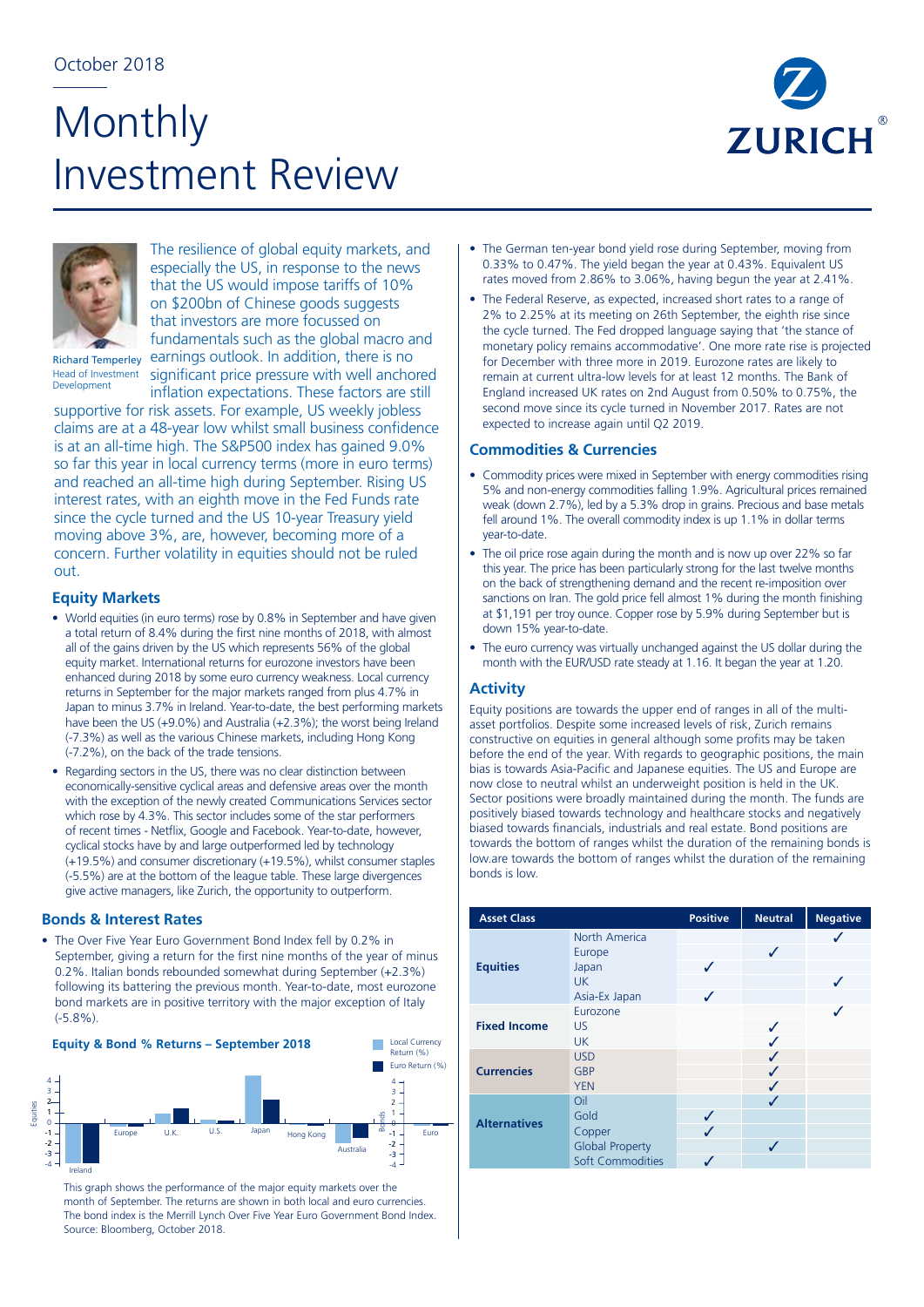#### Zurich Life Annualised Performance to 1 October 2018

|                                                 |                        |         |         |         | Annualised |          |          |                          |
|-------------------------------------------------|------------------------|---------|---------|---------|------------|----------|----------|--------------------------|
|                                                 | Year to<br><b>Date</b> | 1 Year  | 3 Years | 5 Years | 10 Years   | 15 Years | 20 years | <b>Fund Size (Euros)</b> |
| <b>Prisma Multi-Asset Funds</b>                 |                        |         |         |         |            |          |          |                          |
| Prisma 2                                        | 0.1%                   | 0.6%    | 0.8%    | N/S     | N/S        | N/S      | N/S      | 190,566,603              |
| Prisma <sup>3</sup>                             | 1.3%                   | 2.7%    | 2.9%    | N/S     | N/S        | N/S      | N/S      | 842,360,806              |
| Prisma 4                                        | 3.2%                   | 6.5%    | 6.7%    | N/S     | N/S        | N/S      | N/S      | 1,014,236,062            |
| Prisma <sub>5</sub>                             | 4.3%                   | 8.9%    | 9.3%    | N/S     | N/S        | N/S      | N/S      | 427,930,625              |
| Prisma 6                                        | 6.8%                   | 11.0%   | 11.2%   | N/S     | N/S        | N/S      | N/S      | 41,725,640               |
| <b>Managed Funds</b>                            |                        |         |         |         |            |          |          |                          |
| <b>Cautiously Managed</b>                       | 3.0%                   | 4.9%    | 5.0%    | 7.8%    | 7.3%       | N/S      | N/S      | 459,233,918              |
| Sector Average                                  | 0.0%                   | 1.7%    | 3.6%    | 4.0%    | 4.2%       | 3.7%     | 3.6%     |                          |
| <b>Balanced</b>                                 | 5.3%                   | 7.7%    | 7.9%    | 9.7%    | 8.6%       | 7.8%     | 6.1%     | 1,744,824,402            |
| Sector Average                                  | 1.3%                   | 4.1%    | 5.7%    | 6.8%    | 6.4%       | 5.3%     | 4.5%     |                          |
| Performance                                     | 6.8%                   | 9.9%    | 9.6%    | 10.9%   | 9.2%       | 8.3%     | 6.3%     | 1,408,159,347            |
| Dynamic                                         | 7.5%                   | 10.9%   | 10.5%   | 11.5%   | 9.6%       | 8.7%     | 6.4%     | 1,634,430,839            |
| <b>FinEx Sector Average</b>                     | 2.7%                   | 5.8%    | 7.4%    | 7.7%    | 7.0%       | 5.6%     | 4.9%     |                          |
| <b>Protected Funds</b>                          |                        |         |         |         |            |          |          |                          |
| Protected 70                                    | 4.1%                   | 6.3%    | 4.8%    | 6.3%    | N/S        | N/S      | N/S      | 20,697,100               |
| Protected 80                                    | 2.0%                   | 3.2%    | 2.2%    | 3.7%    | N/S        | N/S      | N/S      | 34,663,805               |
| Protected 90                                    | $-1.4%$                | $-1.6%$ | $-1.2%$ | 0.1%    | N/S        | N/S      | N/S      | 10,225,658               |
| Cash                                            |                        |         |         |         |            |          |          |                          |
| Secure                                          | 0.0%                   | 0.0%    | 0.0%    | 0.0%    | 0.3%       | 1.1%     | 1.7%     | 226,353,528              |
| Cash Fund                                       | $-0.7%$                | $-0.9%$ | $-0.8%$ | $-0.7%$ | $-0.3%$    | N/S      | N/S      | 623,639,629              |
| <b>FinEx Sector Average</b>                     | $-0.5%$                | $-0.6%$ | $-0.3%$ | $-0.1%$ | 0.4%       | 1.0%     | 1.5%     |                          |
| <b>Bond</b>                                     |                        |         |         |         |            |          |          |                          |
| Global Corporate Bond (JP Morgan)               | $-3.7%$                | $-3.0%$ | 1.1%    | 2.1%    | N/S        | N/S      | N/S      | 10,045,318               |
| Global Government Bond (JP Morgan)              | $-2.0%$                | $-1.7%$ | $-0.3%$ | 1.6%    | N/S        | N/S      | N/S      | 988,268                  |
| Indexed Eurozone Government Bond (BlackRock)*   | $-1.0%$                | $-0.7%$ | 0.4%    | 3.2%    | N/S        | N/S      | N/S      | 6,296,178                |
| <b>Active Fixed Income</b>                      | $-0.3%$                | $-0.1%$ | 1.2%    | 5.0%    | 5.8%       | 5.2%     | 5.5%     | 162,305,200              |
| Inflation-Linked Bond                           | $-1.3%$                | 0.4%    | 1.1%    | 1.3%    | N/S        | N/S      | N/S      | 7,592,624                |
| Long Bond                                       | 0.0%                   | 0.8%    | 1.5%    | 6.7%    | 6.7%       | 5.9%     | N/S      | 52,892,108               |
| <b>FinEx Sector Average</b>                     | $-1.1%$                | $-0.2%$ | 1.5%    | 3.5%    | 4.3%       | 3.8%     | 4.2%     |                          |
| <b>Absolute Return/Diversified Assets Funds</b> |                        |         |         |         |            |          |          |                          |
| Global Targeted Returns Fund (Invesco)          | $-2.4%$                | $-3.1%$ | $-0.1%$ | N/S     | N/S        | N/S      | N/S      | 86,770,330               |
| Dynamic Diversified Growth (BlackRock)          | 0.7%                   | 1.7%    | 2.0%    | 2.2%    | N/S        | N/S      | N/S      | 15,608,721               |
| <b>Active Asset Allocation</b>                  | 3.7%                   | 7.3%    | 6.9%    | 7.8%    | N/S        | N/S      | N/S      | 370,019,575              |
| <b>Commodity Funds</b>                          |                        |         |         |         |            |          |          |                          |
| Gold                                            | $-5.6%$                | $-6.3%$ | 0.2%    | 0.1%    | N/S        | N/S      | N/S      | 125,071,955              |
| Indexed Global Energy and Metals                | 2.8%                   | 7.7%    | 1.8%    | $-4.0%$ | $-6.4%$    | N/S      | N/S      | 13,440,296               |
| <b>Equity Funds (Global)</b>                    |                        |         |         |         |            |          |          |                          |
| 5 Star 5                                        | 7.4%                   | 13.0%   | 10.8%   | 11.2%   | 7.8%       | 8.2%     | N/S      | 215,554,232              |
| <b>International Equity</b>                     | 7.4%                   | 11.6%   | 11.8%   | 12.4%   | 10.2%      | 9.0%     | 7.7%     | 1,834,399,626            |
| Global Select (Threadneedle)                    | 8.6%                   | 14.1%   | 13.4%   | 13.9%   | 11.2%      | 9.7%     | N/S      | 6,709,506                |
| Indexed Global Equity (BlackRock)*              | 8.3%                   | 12.3%   | 11.8%   | 12.5%   | N/S        | N/S      | N/S      | 102,948,203              |
| FinEx Sector Average                            | 5.4%                   | 9.7%    | 10.1%   | 9.6%    | 8.9%       | 7.0%     | 5.2%     |                          |
| <b>Equity Funds (European)</b>                  |                        |         |         |         |            |          |          |                          |
| 5 Star 5 Europe                                 | 0.1%                   | 2.1%    | 9.3%    | 11.2%   | 9.1%       | N/S      | N/S      | 114,823,498              |
| European Select (Threadneedle)                  | 3.2%                   | 3.1%    | 6.8%    | 9.6%    | 11.5%      | 10.0%    | N/S      | 10,675,286               |
| <b>FinEx Sector Average</b>                     | 0.9%                   | 1.6%    | 6.7%    | 7.6%    | 7.7%       | 7.6%     | 6.5%     |                          |

**Source: Financial Express as at 1/10/2018**

**Annual management charges (AMC) apply. The fund returns shown are net of the AMC deducted by each provider in their unit prices. This will vary for each provider, and any difference will impact the relative performance of the funds shown. The fund returns are based on an investment in the funds and do not represent the returns achieved by individual policies linked to the funds. These fund returns may be before the full AMC is applied to a policy. The actual returns on policies linked to the specified fund will be lower because of the effects of charges and in some cases a higher management charge.**

\* Performance using most recent data available.

N/S = Not Started.

Figures highlighted in blue indicate where the Zurich Life fund has outperformed the sector average.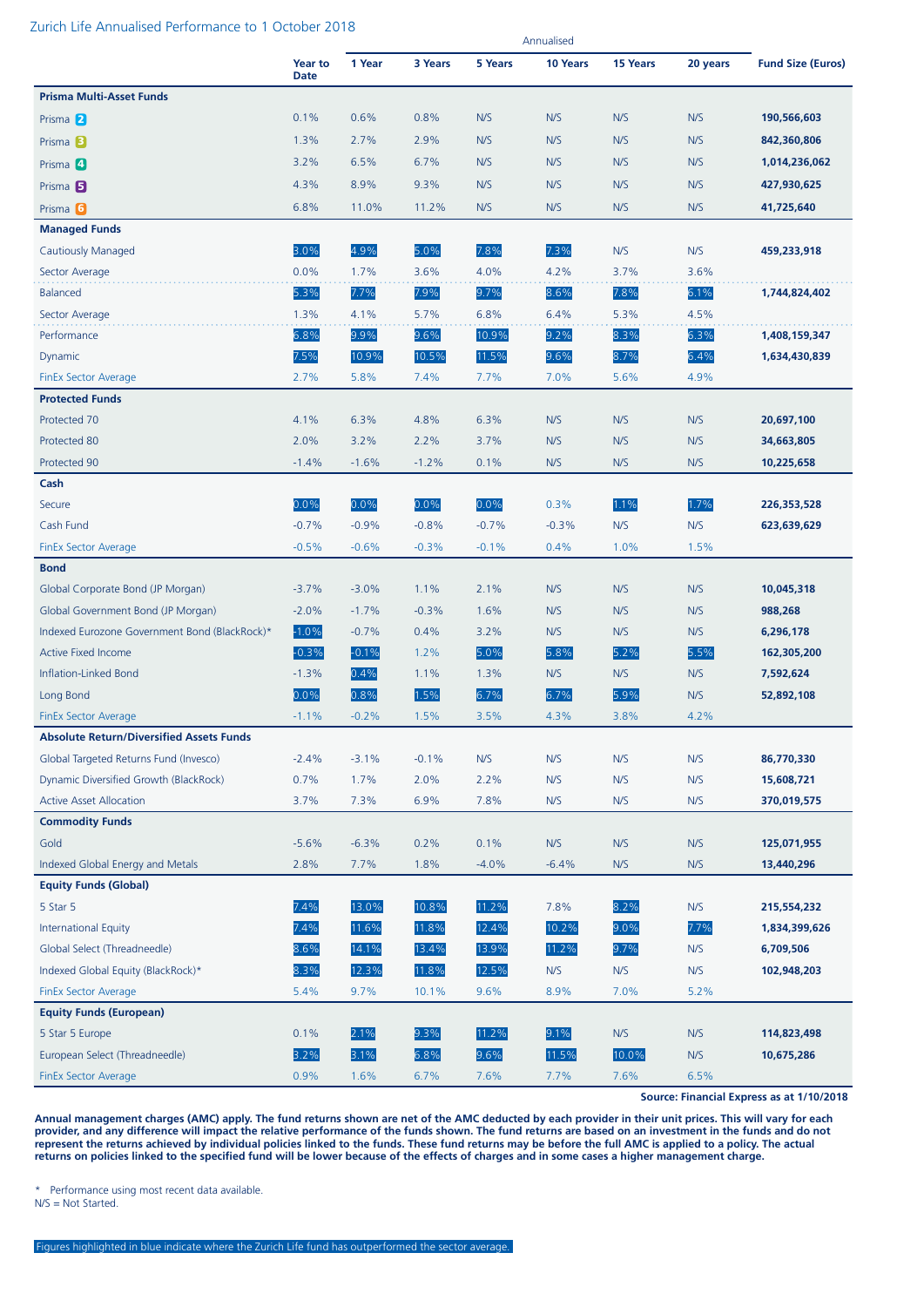| <b>Equity Funds (Euro)</b>                 |         |         |       |         |         |       |             |             |
|--------------------------------------------|---------|---------|-------|---------|---------|-------|-------------|-------------|
| <b>Eurozone Equity</b>                     | 0.5%    | 0.4%    | 8.8%  | 8.8%    | 8.4%    | 9.6%  | N/S         | 88,458,799  |
| Indexed Eurozone Equity (BlackRock)*       | $-0.2%$ | $-0.5%$ | 8.2%  | 7.6%    | N/S     | N/S   | N/S         | 8,203,140   |
| Sector Average                             | $-0.2%$ | $-0.1%$ | 7.5%  | 7.3%    | 6.6%    | 6.1%  | 4.6%        |             |
| <b>Equity Funds (Irish)</b>                |         |         |       |         |         |       |             |             |
| <b>Irish Equity</b>                        | $-4.0%$ | $-2.3%$ | 5.1%  | 11.7%   | 9.3%    | N/S   | N/S         | 16,115,655  |
| FinEx Sector Average                       | $-5.4%$ | $-4.1%$ | 2.3%  | 8.9%    | 7.5%    | 3.9%  | 3.7%        |             |
| <b>Equity Fund (American)</b>              |         |         |       |         |         |       |             |             |
| 5 Star 5 Americas                          | 14.5%   | 19.8%   | 12.9% | 15.8%   | 11.1%   | N/S   | N/S         | 68,369,767  |
| American Select (Threadneedle)             | 15.2%   | 18.4%   | 15.2% | 15.9%   | 14.1%   | 10.0% | N/S         | 11,963,212  |
| <b>FinEx Sector Average</b>                | 10.9%   | 16.1%   | 14.3% | 14.5%   | 12.8%   | 8.5%  | 5.8%        |             |
| <b>Equity Funds (Far East Asia)</b>        |         |         |       |         |         |       |             |             |
| 5 Star 5 Asia Pacific                      | 0.3%    | 6.1%    | 15.0% | 9.9%    | 7.7%    | N/S   | N/S         | 80,375,943  |
| Asia Pacific Equity                        | 1.1%    | 7.8%    | 14.2% | 8.9%    | N/S     | N/S   | N/S         | 10,959,956  |
| <b>FinEx Sector Average</b>                | $-0.7%$ | 4.9%    | 10.7% | 6.3%    | 8.2%    | 7.9%  | 8.5%        |             |
| <b>Equity Funds (High Yield)</b>           |         |         |       |         |         |       |             |             |
| Dividend Growth                            | 1.5%    | 4.2%    | 9.3%  | 10.1%   | 10.0%   | N/S   | N/S         | 220,899,872 |
| <b>FinEx Sector Average</b>                | 5.4%    | 9.7%    | 10.1% | 9.6%    | 8.9%    | 7.0%  | 5.2%        |             |
| <b>Equity Funds (Emerging Market)</b>      |         |         |       |         |         |       |             |             |
| Emerging Markets Opportunities (JP Morgan) | $-4.7%$ | 1.5%    | 13.4% | N/S     | N/S     | N/S   | N/S         | 6,835,150   |
| <b>FinEx Sector Average</b>                | $-6.5%$ | $-0.8%$ | 9.2%  | 6.1%    | 5.7%    | 8.9%  | Not Started |             |
| <b>Equity Funds (Specialist)</b>           |         |         |       |         |         |       |             |             |
| Indexed Top Tech 100                       | 23.5%   | 30.2%   | 21.1% | 23.0%   | 19.7%   | 12.6% | Not Started | 63,266,599  |
| <b>FinEx Sector Average</b>                | 2.2%    | 4.9%    | 5.7%  | 4.6%    | 3.5%    | 3.8%  | 3.1%        |             |
| <b>Property Funds</b>                      |         |         |       |         |         |       |             |             |
| Fund of REITS                              | $-2.0%$ | 0.0%    | 3.9%  | N/S     | N/S     | N/S   | N/S         | 20,794,007  |
| Indexed European (Ex-UK) Property          | 1.6%    | 6.8%    | 8.4%  | 11.6%   | 9.2%    | N/S   | N/S         | 77,486,049  |
| Australasia Property Fund                  | 1.4%    | 5.1%    | 7.3%  | 6.8%    | 8.8%    | N/S   | N/S         | 55,525,165  |
| FinEx Sector Average                       | 2.3%    | 4.7%    | 4.7%  | 7.1%    | 1.2%    | 2.5%  | 5.2%        |             |
| <b>Funds Closed to New Business</b>        |         |         |       |         |         |       |             |             |
| Indexed Eurozone Property                  | 2.7%    | 8.3%    | 9.1%  | 11.9%   | 8.2%    | N/S   | N/S         | 20,197,371  |
| Indexed India Equity                       | $-7.9%$ | 1.3%    | 3.8%  | 10.9%   | 6.5%    | N/S   | N/S         | 9,742,168   |
| Income Opportunity (JP Morgan)             | $-0.2%$ | $-0.6%$ | 1.8%  | 0.7%    | N/S     | N/S   | N/S         | 6,438,516   |
| <b>Diversified Assets</b>                  | 2.9%    | 6.3%    | 5.4%  | 5.6%    | 5.1%    | N/S   | N/S         | 11,921,437  |
| Earth Resources                            | 4.8%    | 10.2%   | 1.8%  | $-3.6%$ | $-3.8%$ | N/S   | N/S         | 4,548,526   |
| <b>Green Resources</b>                     | 1.9%    | 7.5%    | 7.3%  | 2.4%    | $-3.1%$ | N/S   | N/S         | 3,766,775   |
| Small Cap Europe (Pictet)                  | $-1.6%$ | 0.5%    | 8.1%  | N/S     | N/S     | N/S   | N/S         | 2,160,170   |

**Warning: Past performance is not a reliable guide to future performance.** 

**Warning: The value of your investment may go down as well as up.** 

**Warning: Benefits may be affected by changes in currency exchange rates.** 

**Warning: If you invest in this fund you may lose some or all of the money you invest.**